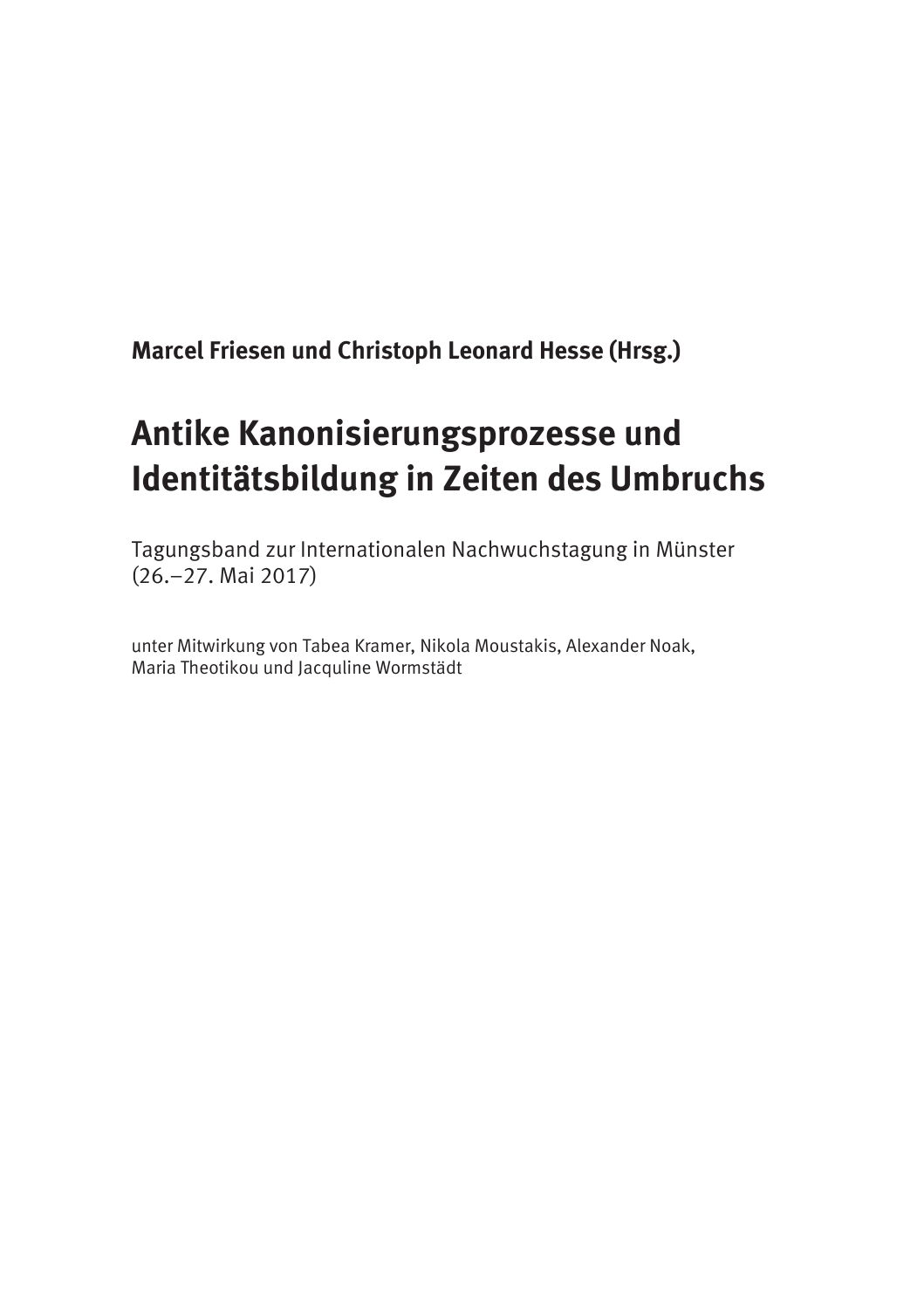#### **Wissenschaftliche Schriften der WWU Münster**

herausgegeben von der Universitäts- und Landesbibliothek Münster http://www.ulb.uni-muenster.de



Bibliografische Information der Deutschen Nationalbibliothek: Die Deutsche Nationalbibliothek verzeichnet diese Publikation in der Deutschen Nationalbibliografie; detaillierte bibliografische Daten sind im Internet über http://dnb.d-nb.de abrufbar.

Dieses Buch steht gleichzeitig in einer elektronischen Version über den Publikations- und Archivierungsserver der WWU Münster zur Verfügung. http://www.ulb.uni-muenster.de/wissenschaftliche-schriften

Marcel Friesen und Christoph Leonard Hesse (Hrsg.) "Antike Kanonisierungsprozesse und Identitätsbildung in Zeiten des Umbruchs. Tagungsband zur Internationalen Nachwuchstagung in Münster (26.–27. Mai 2017)" Wissenschaftliche Schriften der WWU Münster, Reihe X, Band 28 Verlag readbox publishing GmbH – readbox unipress, Münster http://unipress.readbox.net

Dieses Werk ist unter der Creative-Commons-Lizenz vom Typ 'CC BY 4.0 International' lizenziert: https://creativecommons.org/licenses/by/4.0/deed.de Von dieser Lizenz ausgenommen sind Abbildungen, welche sich nicht im Besitz der Autoren oder der ULB Münster befinden.



ISBN 978-3-8405-0196-8 (Druckausgabe) URN urn:nbn:de:hbz:6-96159715337 (elektronische Version) direkt zur Online-Version:

© 2019 Marcel Friesen und Christoph Leonard Hesse Alle Rechte vorbehalten

| MAT.  |                                                                                |
|-------|--------------------------------------------------------------------------------|
|       |                                                                                |
| an an |                                                                                |
|       | Im Hintergrund die Trinity College Library, Dublin, Foto mit Radierungsfilter. |
|       |                                                                                |
|       |                                                                                |
|       |                                                                                |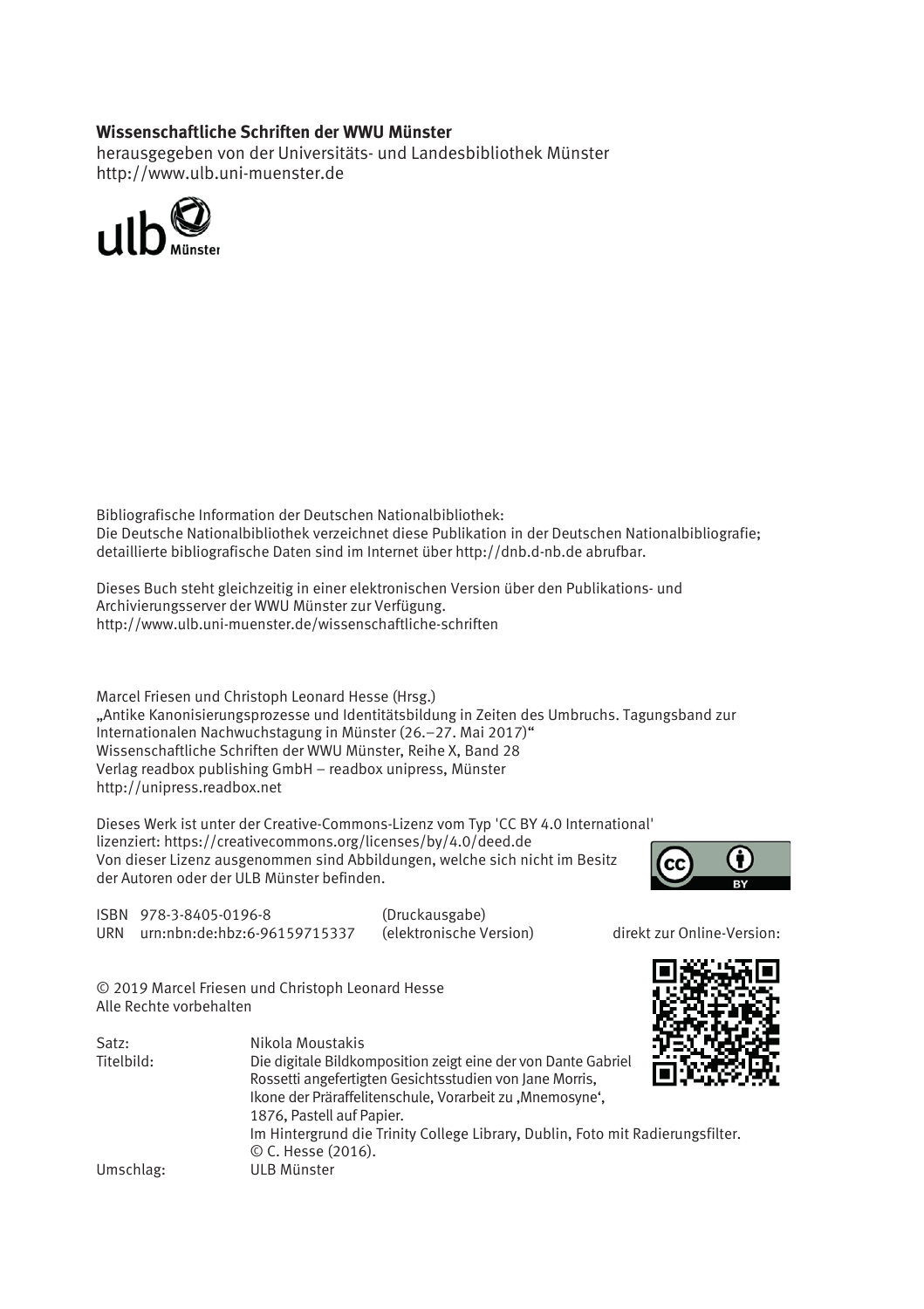Sophus Helle (Aarhus)

## *Gilgamesh*: A Subversive Foundation<sup>1</sup>

Among the thousands of literary works that survive from the cultures of ancient Iraq, one, in particular, stands out. *The Epic of Gilgamesh* has achieved a modern popularity unmatched by any other work of literature from the Ancient Near East. After the rediscovery of cuneiform literature in the nineteenth century, much scholarly effort has gone to making the uncovered works available in translation, but of these only *Gilgamesh* has attracted such remarkable admiration from artists all over the world. The epic has been adapted into novels, plays, poems, symphonies, operas, paintings, statues, installation art, literary parodies, science fiction, comic books, children's literature and much more – though not (yet) a Hollywood blockbuster.2

This popularity, which viewed against the comparable literary merits of other Babylonian works seems at least somewhat disproportionate, has not been fully accounted for in Assyriological scholarship. In this essay, I will attempt a partial answer to the question of how *Gilgamesh* has achieved its unique status, by drawing on Mads Rosendahl Thomsen's study of canonicity in world literature.3 *Gilgamesh* shares with the canonical works studied by Thomsen a conjunction of two seemingly contradictory properties: it is at one and the same time subversive and foundational.

In other words, it is today possible to read *Gilgamesh* both as a significant "first" in the history of literature, and as self-questioning, critical, and unorthodox. It is viewed as a bedrock of human culture but also as a particularly shifting and unstable bedrock. While not exactly accurate in a historical

<sup>1</sup> I would like to thank Mads Rosendahl Thomsen and David Damrosch for their valuable contributions to this paper, though all shortcomings of course remain my own. 2 For an overview of these adaptations, see Ziolkowski 2011.

<sup>3</sup> Thomsen 2011.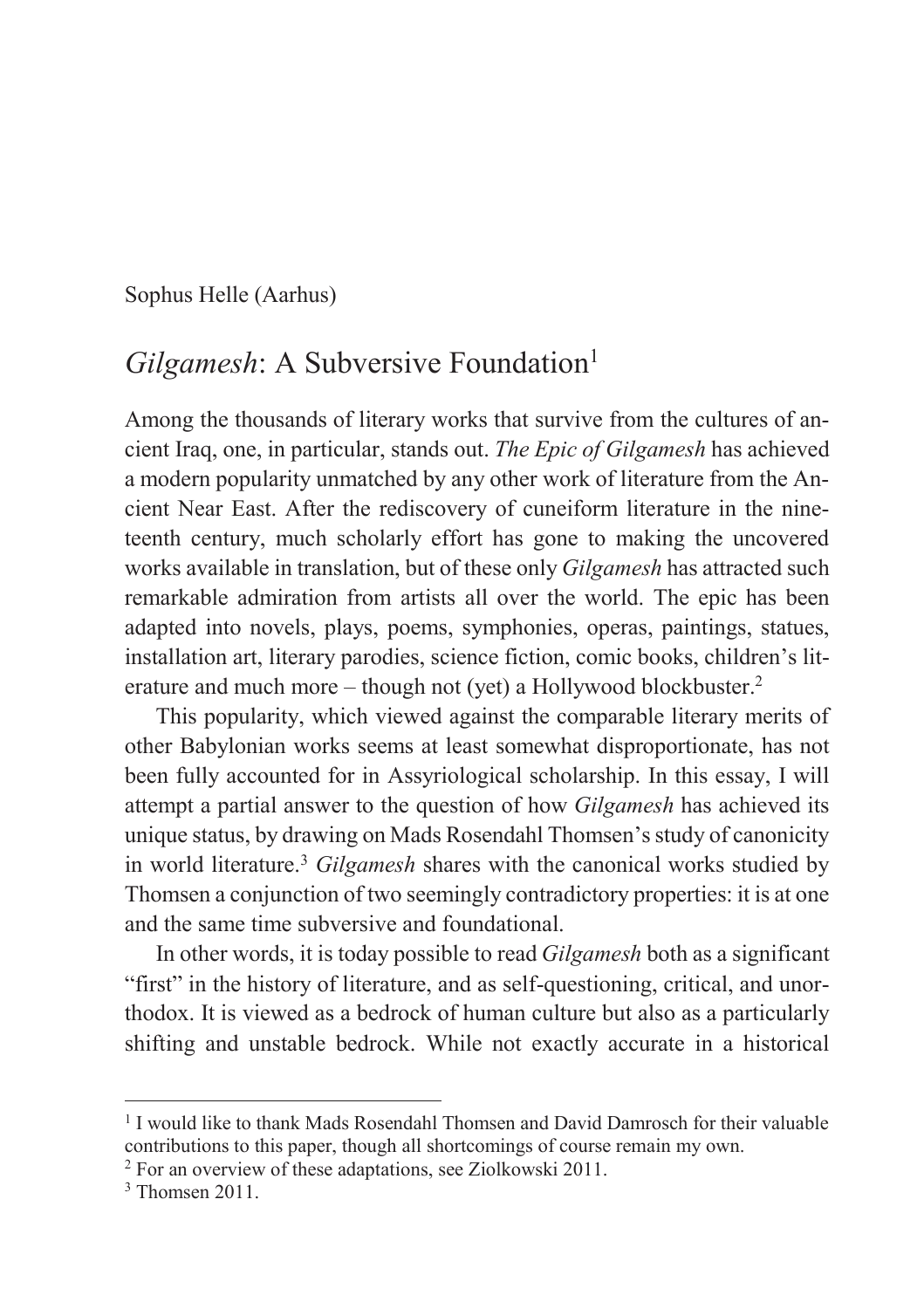sense, though as I will show not entirely anachronistic either, the reading of the epic as a subversive foundation has contributed to its becoming the only cuneiform text to enjoy a canonical status in world literature.

## 1 A modern literary canon

Before turning to the concept of subversive foundations, it will be necessary to explicate what is meant by the broader concepts of canonicity and world literature. The contributions collected in this volume demonstrate that very different things can be meant by the words "canon" and "times of change", and though those different meanings are not irreconcilable, and can indeed be fruitfully considered in relation to one another, it is nonetheless helpful to make clear exactly what is meant by their use.

The present essay takes the concept of the canon in its broader meaning, a sense somewhat alien to its Biblical origin and more at home in the field of literature. In this meaning of the word, canonicity does not refer to a state of textual fixity or a stable set of inclusions and exclusions, but to a widely acknowledged literary prestige, a cultural authority cemented and reproduced within institutional settings such as the university. When I claim that *Gilgamesh* is canonical, I mean that it is treated with special reverence and regularly included in university curricula (much more so, it seems to me, than is generally assumed by Assyriologists).

Likewise, the historical change described here is of a somewhat different kind than the culture-specific transformations addressed by other essays in this volume. The change I have in mind is the one that forms the very precondition for our engagement with *Gilgamesh*, that is, the historical process that has brought it from the cuneiform world, through its  $19<sup>th</sup>$ -century rediscovery, and to our own modern reading of the text. I am here treating *Gilgamesh* as a work of "world literature" in the sense proposed by David Damrosch, that is, as a text that circulates across national, cultural, linguistic, and in this case not least temporal borders.4 Indeed, it is exactly the epic's forceful transgression of the many borders separating 11<sup>th</sup>-century Uruk from 21<sup>st</sup>-century Münster that is the topic of this essay.

<sup>4</sup> Damrosch 2003.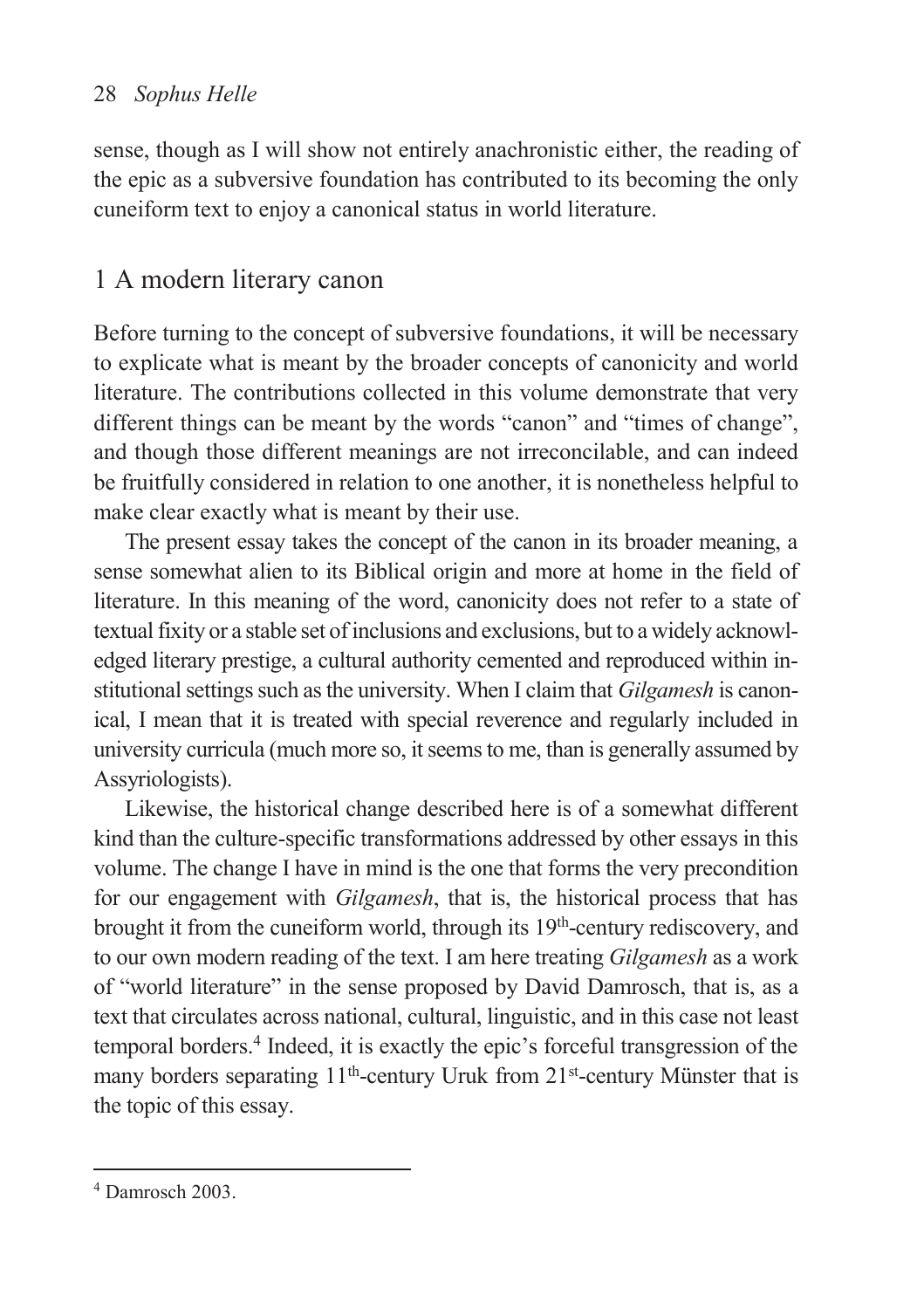With this understanding of canonicity and times of change in mind, the task of this essay is to bring the two together and to ask how the canonical status of *Gilgamesh* is related to its diachronic movement across very different cultural contexts. It must be remembered that while *Gilgamesh* was certainly also "canonical" in the broader literary sense in ancient Mesopotamia, it was placed on equal footing with other works such as *Enuma Elish* or *Erra and Ishum*, and does not seem to have surpassed them much in popularity – certainly not so starkly as it does today. Accordingly, something must have happened since then, and more specifically in the cultural encounter between the ancient and the modern world, that propelled *Gilgamesh* to a canonicity now far beyond the reach of its former literary equals.

The canonicity of *Gilgamesh* is an issue deserving of special attention because it is unique not only within the field of Assyriology but also within world literature more generally. As Thomsen writes, the "*Epic of Gilgamesh* is an almost unique case in international canonization, because it is a work that is generally recognized as world literature without being supported by the reception of a living literary culture."<sup>5</sup> *Gilgamesh* is outstanding because it is a rediscovered classic and a relatively recent rediscovery at that. Its modern reception history is markedly different from that of, say, the *Odyssey*, which had been read, circulated, and interpreted for hundreds of years by the time *Gilgamesh* was brought back to light. This peculiar state of affairs makes the canonicity of the epic, and the connection between canonicity and cultural encounters across time, all the more striking.

Some obvious explanations for this modern canonicity present themselves. The epic is short and adventurous, good translations of it are widely available,<sup>6</sup> and the dramatic circumstances of its rediscovery provided a foundation of early fame, as George Smith in 1872 announced to an overfilled lecture hall at the Society of Biblical Archaeology that a text of great significance for the historicity of Scripture had been uncovered.7 These factors are indeed the preconditions for its current popularity, but extrinsic criteria such as these cannot, by themselves, determine the canonicity of a given work. In

 $5$  Thomsen 2008, 8–9.<br> $6$  George 2003a.

<sup>&</sup>lt;sup>7</sup> For the wider implications of this controversy, see Cregan-Reid 2015.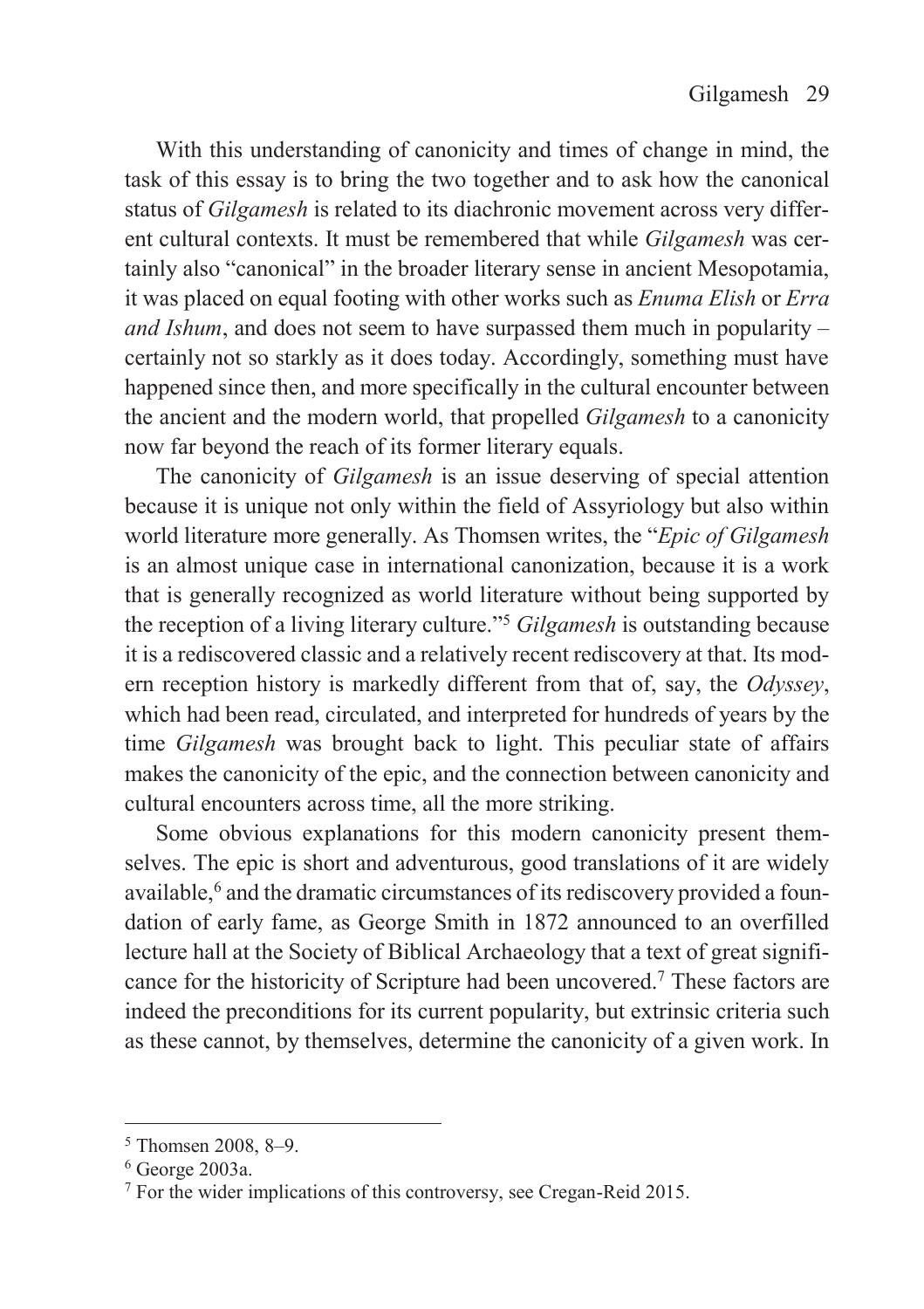logical terms, they are its necessary but insufficient conditions. I will, therefore, attempt to account for the canonicity of *Gilgamesh* by considering what may be seen as the intrinsic criteria of canonicity. That is to say, I will be examining textual attributes of the narrative itself which recur across a number of other canonical works, and so may be plausibly assumed to be a defining aspect of the attainment of canonicity.

## 2 Imported foundations and subversive canonicity

Myriads of factors may be invoked to explain why one literary work and not another has made its way to prominence, and we lack the methodological criteria by which to discern the most decisive. However, Thomsen points to a recurring characteristic that is at least strikingly applicable to the case of *Gilgamesh*, which to my mind warrants further investigation.

Thomsen takes as his point of departure the "desire for the vernacular classic" as a defining aspect of national literary historiography.8 In other words, in the national formation of cultural identity there arises a need to establish a foundational "classic" on which the subsequent literary historiography of the nation may be based. In some cases, candidates for the role of a national literary cornerstone easily present themselves, such as Shakespeare in England or Dante in Italy, but in other cases, there are no obvious works of great, pre-Romantic literature on which the subsequent tradition may be said to rely.

As Thomsen puts it, the possession of a vernacular classic in one national literature has important effects on its cultural neighbors. "It produces a structure for other countries and cultures to imitate and long for, even when they discover that coming up with their own foundational texts is not a straightforward process."<sup>9</sup> In many cases, this is not because the nation in question lacks great works of literature, but because these are too recent creations to be properly assigned the role of a classic that is foundational in the sense of having no significant literary predecessor. Russia's Dostoyevsky and Germany's Goethe, for example, are simply too late to be foundational. This creates a void at the heart of the national literature, which is filled, according to Thomsen, through the import of foundations. In the Scandinavian context

<sup>8</sup> Thomsen 2011, 207.

<sup>&</sup>lt;sup>9</sup> Thomsen 2011, 207-208.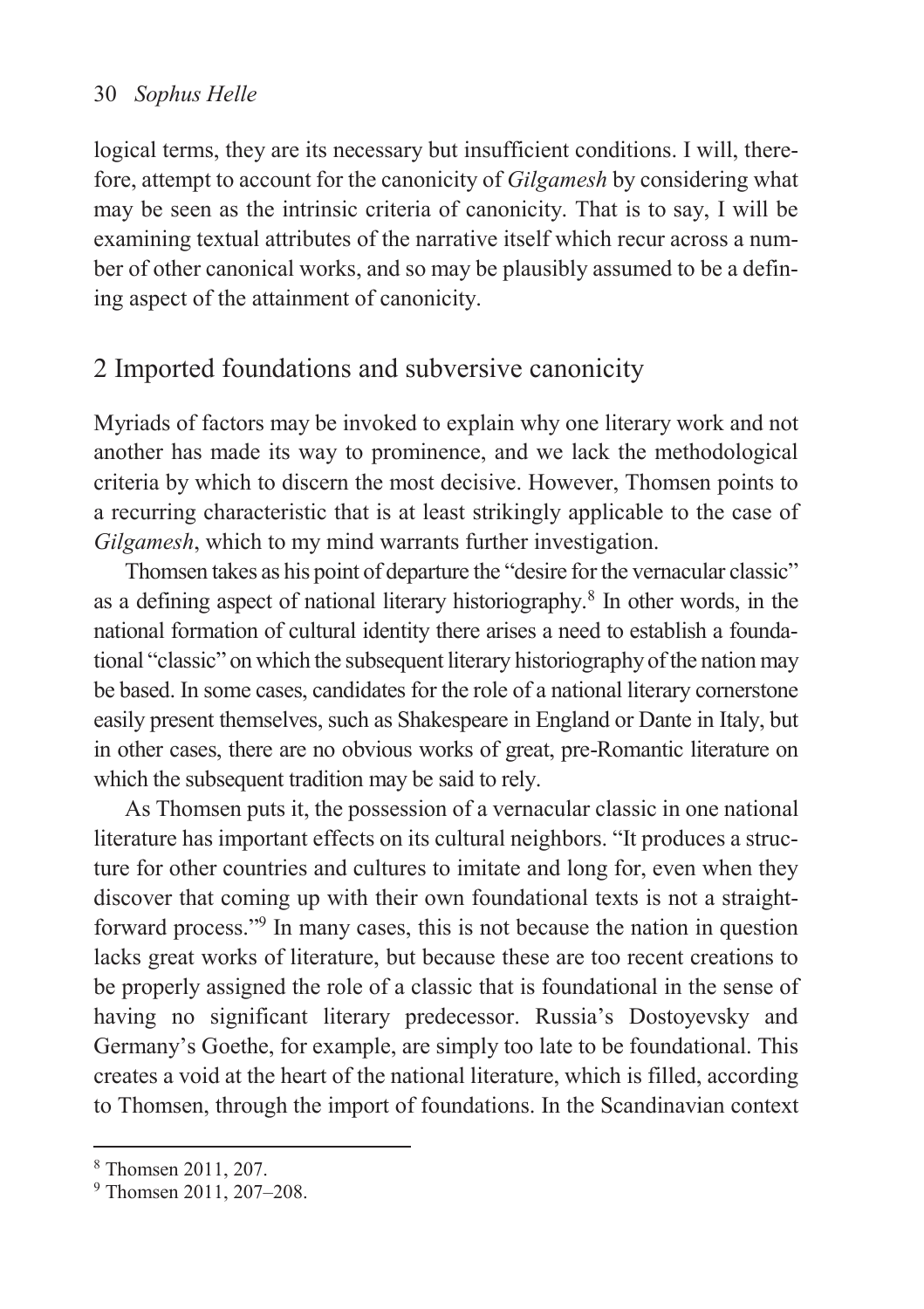he discusses, the absence of Renaissance masterpieces meant that the foundational role was assigned instead to the works of Shakespeare and Cervantes, adopted into national literature as "translated classics".

My claim is that *Gilgamesh* today has acquired the role of such an "imported foundation", and particularly so in an American context where pre-Romantic classics are of course absent. The resultant canonical void in the national literary history is increasingly being filled with the Babylonian epic, which at least in chronological terms is even better suited for the role of a cultural point of origin than Shakespeare or Cervantes. I would by no means claim that *Gilgamesh* plays this role in an American context only,<sup>10</sup> but cautiously suggest that it does so to a somewhat greater degree there than, for example, in a British context, where no such canonical void exists.

However, having shown that Shakespeare and Cervantes function as imported foundations in a Scandinavian context, Thomsen then goes on to ask: "why these texts? In what ways are they foundational, canonical cornerstones?"11 This question cuts to the heart of the issue addressed by this essay. Rummaging among the world's oldest texts for an ancient cultural foundation, why should one settle on *Gilgamesh* in particular? Thomsen's answer to the question is intriguing though also somewhat counter-intuitive. Foundational status is awarded, he argues, to texts that refuse the role of an authoritative cultural foundation.

Works such as those of Shakespeare, Cervantes, and Montaigne are all largely anti-authoritative. They offer no simple or enchanted vision of the universe, only skepticism, irony, and the critique of appearances. Rather than cementing cultural values, they seem to subvert them at every turn. Thomsen points for example to the "strange canonicity" expounded by literary critic Harold Bloom, who argues that the "West's greatest writers are subversive of all values, both ours and their own."12 Bloom thus explicitly equates cultural canonicity with cultural critique.

*Gilgamesh* was perfectly suited to its modern rediscovery to meet the contradictory demands for imported canonicity proposed by Thomsen. In the fol-

<sup>&</sup>lt;sup>10</sup> In Helle 2017, I present evidence of a similar cultural fascination with the foundational character of *Gilgamesh* in a Danish context. 11 Thomsen 2011, 211.

<sup>12</sup> Thomsen 2011, 212.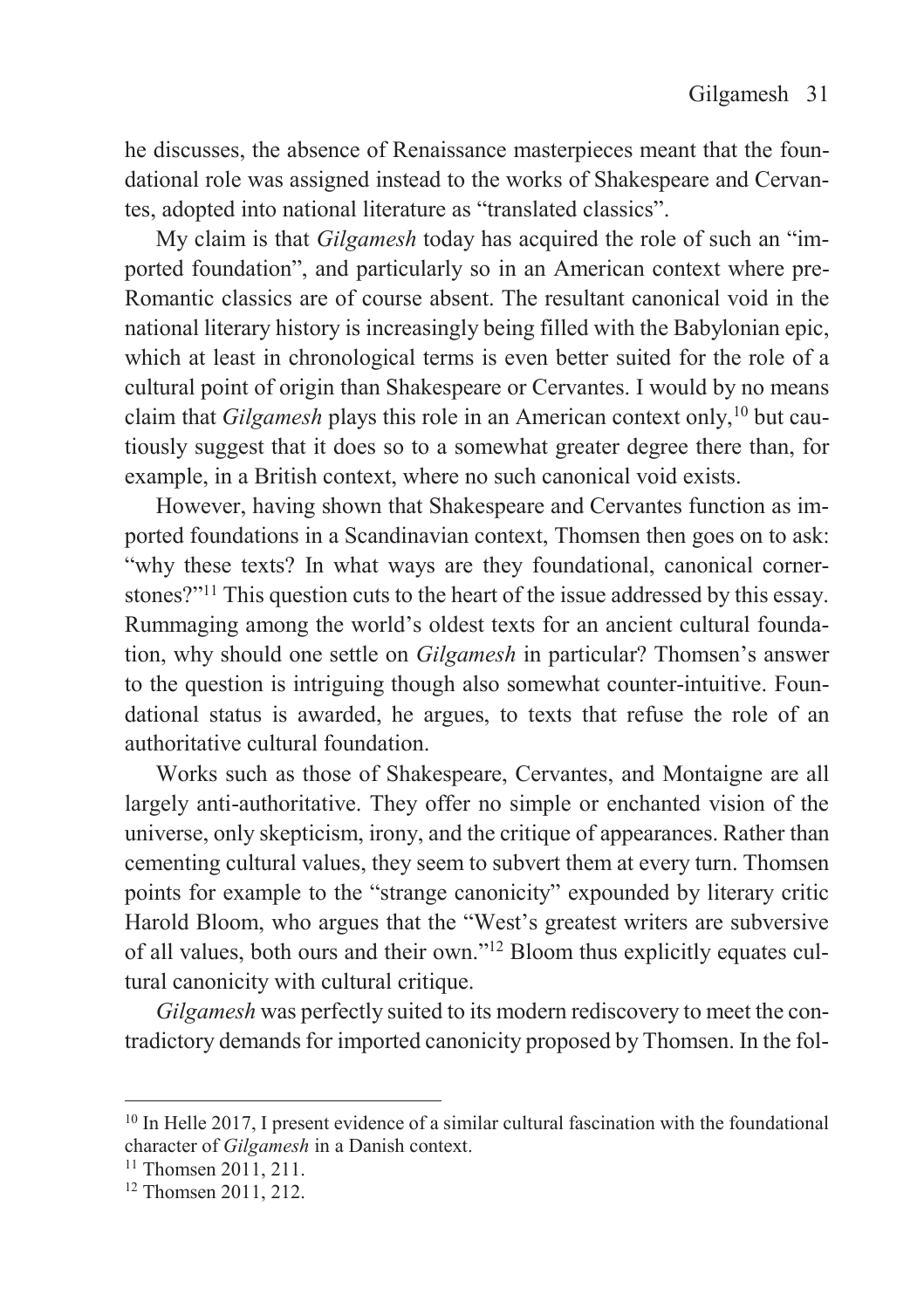lowing, I will explore each facet in turn, arguing that the epic's modern reception has foregrounded its status as a literary "first" to a degree far beyond what can be defended historically, and that a number of the themes in the epic have resonated with modern and post-modern forms of cultural critique.

## 3 *Gilgamesh* as bedrock

"The oldest epic tale in the world", "the earliest work of literature", "one of the first truly great works of literature", "the oldest story ever written" – such claims abound in the popular literature that now surrounds the epic. Most attempts to promote its literary importance highlight its "firstness", and if a translation is to be advertised, for example, publishers will often fall back to the claim that *Gilgamesh* is the oldest work of literature in existence. It is an impressive claim, if also a wrong one.

The epic is generally made much older than it is through a lack of distinction between its various versions. Non-Assyriologists read the epic almost exclusively in its Standard Babylonian version, which dates to the last centuries of the second millennium BCE, but the text is often presented as dating to the third millennium BCE (or more generally as being "over 4,000 years old") when its earliest forerunners were composed. This conflation makes the epic a thousand years older than the version actually being read by most contemporary readers. But even allowing for this anachronism, the actual oldest exemplars of Sumerian literature still antedate the very earliest version of *Gilgamesh* by upwards of half a millennium. The claim of it being the first *great* work of literature is, of course, more difficult to refute, but no less suspect, obscuring as it does earlier literary masterpieces such as *Atra-hasis* or Enheduana's *Exaltation of Inanna*.

I am particularly intrigued by the unspecified nature of the "firstness" typically attributed to the epic. The adjectives attached to the epic in the claims listed above stay within the same range of synonyms ("earliest", "first", "oldest"), whereas the nouns employed to qualify this aspect are much more diverse. It is, after all, far from the same thing to claim that *Gilgamesh* is the world's oldest text, the world's oldest story, the world's oldest work of literature, the world's oldest *great* work of literature, and so on. The actual content of the claims seems strikingly interchangeable, what matters, rather,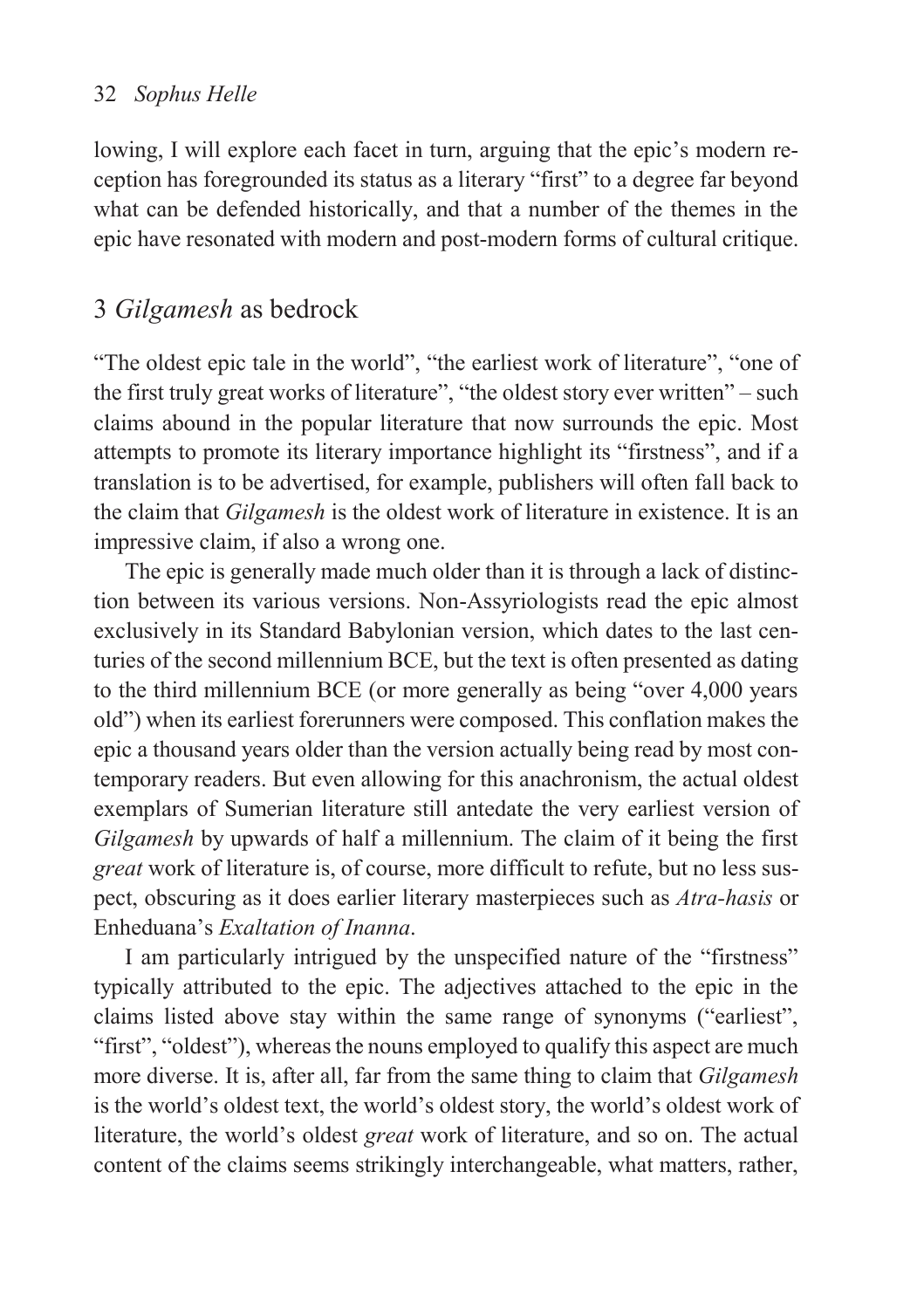is their canonizing operation. The varying degrees of historical accuracy in the claims are irrelevant, for their content is subsumed by their function: they establish *Gilgamesh* as a cultural foundation, a first without predecessors.

In other words, *Gilgamesh*'s firstness is a key aspect of its emerging modern canonicity. By pointing to the anachronism of this claim, I wish not so much to highlight that it is not a natural given nor to suggest that the emphasis on its foundational value is somehow unfairly imposed on *Gilgamesh* from without. To the contrary, the epic itself also revels in the fantasy of foundations, particularly in the prologue that sets the mood for the ensuing text. "Foundation" is, in fact, the fourth word of the epic, as the opening line reads: "[He who saw the Deep, the] foundation (*išdi*) of the country"13. The opening line or *incipit* is a particularly important part of any Babylonian text, forming its title and prefiguring its theme. In the case of *Gilgamesh*, the beginning of the text foreshadows its end, where the eponymous hero will descend to the subterranean sea known as the Apsû, abode of Ea, god of wisdom. The epic thereby suggests that the wisdom Gilgamesh eventually gains is to be found at the very bottom of the world, the bedrock of the land in a literal as well as a metaphorical sense.

Having established this association between foundations and knowledge, the text goes on to describe two magnificent works of art attributed to Gilgamesh: the mighty walls of his city Uruk, and the story of his travails, that is, the very epic that we are about to read. As argued by Annette Zgoll, the description of walls and epic are folded together, nested chiastically within one another, so that the two come to serve as metaphors for each other.<sup>14</sup> Accordingly, Zgoll argues that the prologue's detailed instructions for how the reader is to approach the walls functions as a cipher for how the reader is to interpret the text. So it is not surprising to find that the emphasis again falls on foundations:

"Go up on the wall of Uruk and walk around, survey the foundation platform (*temennu*), inspect the brickwork! (See) if its brickwork is not kiln-fired brick, and if the Seven Sages did not lay its foundations (*uššūšu*)!15

<sup>&</sup>lt;sup>13</sup> I 1, George 2003b, 538–539.<br><sup>14</sup> Zgoll 2010.

<sup>15</sup> I 18–21, George 2003b, 538–539.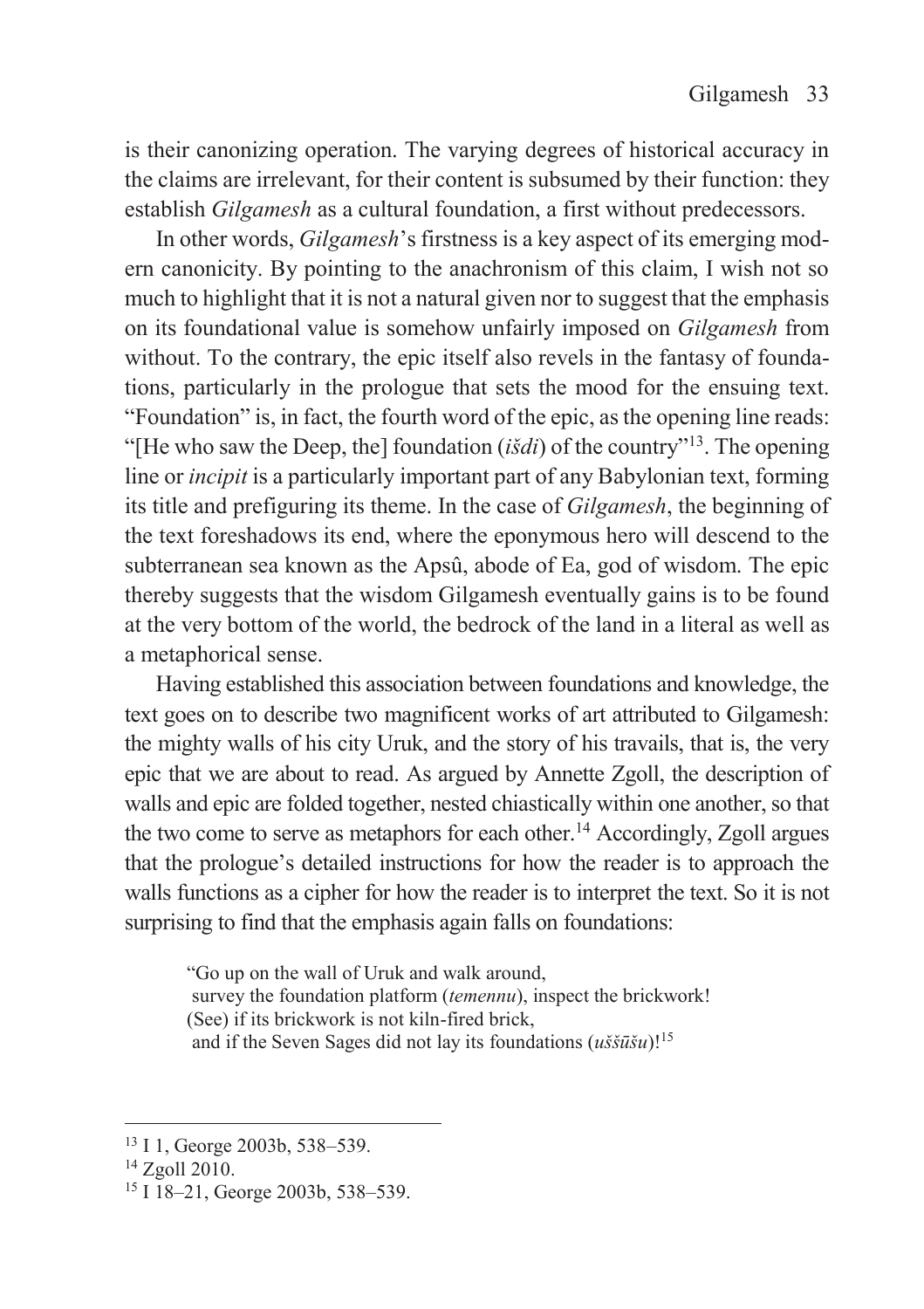In encouraging us to read the epic, the prologue urges us to seek out the solidity of its foundations, and, like Gilgamesh himself, acquire the wisdom that lies in the depth of such ancient bedrock. If the modern reception has overstated *Gilgamesh's* claim to old age, it is a negligible exaggeration compared to the one insinuated by the epic itself, which implicitly asserts that its symbolic origin is as old as the beginning of time itself, when the Seven Sages laid the foundations of human civilization.

Literary foundations clearly do not symbolize the same thing in the ancient as in the modern world. The passage quoted above exalts the walls of Uruk by claiming that Gilgamesh constructed them on a foundation first laid by somebody else, the Seven Sages, long before he lived, and indeed most Akkadian literature was produced this way, by reworking and reinterpreting older texts. In other words, literary value in the Babylonian context lies in the text *having* an ancient foundation, while literary value in the modern context lies in the text *being* an ancient foundation.

Such differences aside, the two periods clearly share a fascination for historical foundations, literary "firsts", and cultural origins. In this sense, one may argue that the text is *amenable* to the anachronism imposed on it today. The chronological rearrangement that would make *Gilgamesh* the first story ever told is not explicitly resisted or encouraged by the text, rather, the cultural imagination displayed by the prologue may be said to leave room for modern attempts to excavate a literary foundation in the text of the epic.

## 4 *Gilgamesh* as subversive

Gilgamesh comes to the underwater bedrock that will grant him wisdom rather by accident. He travels down into the Apsû because he is looking for a plant that will keep him young forever, and it is this urge to defeat death that has proven particularly resonant with contemporary readers, to the point that Giuseppe Furlani already in 1946 noted that the importance of immortality in *Gilgamesh* had been exaggerated by its modern reception.<sup>16</sup>

Since then, this focus has grown only more dominant, and I believe it is due not only to Gilgamesh' desire for attaining immortality but also to the

<sup>16</sup> Furlani 1946.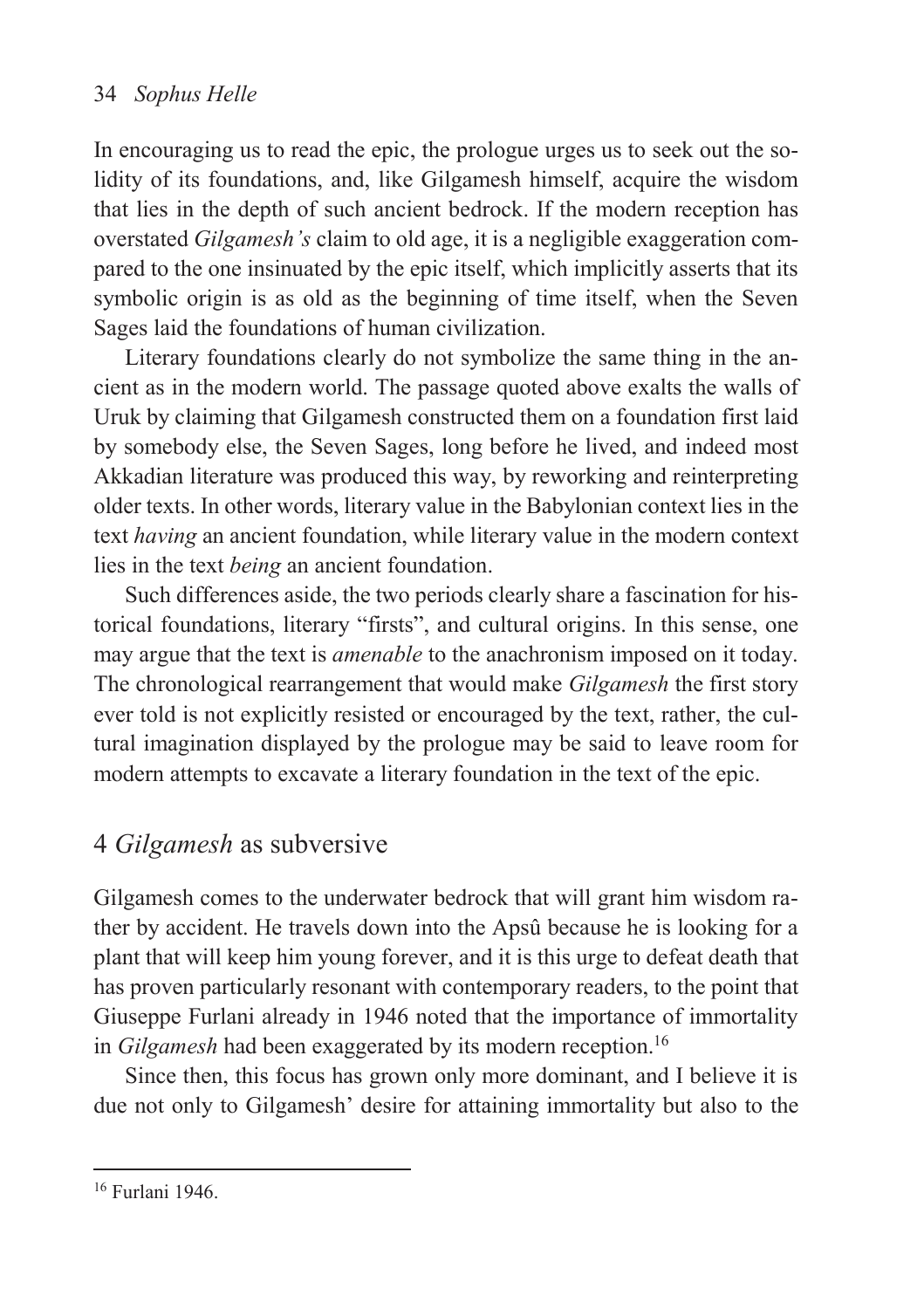impossibility of that desire. Many people share the hero's wish for immortality, what makes Gilgamesh exceptional is the spirit of rebellion he displays in actually pursuing it. He seeks the impossible, railing against the ultimate limit imposed on humanity and questioning the very nature of a universe divided into mortals and immortals. This lends an appealingly anti-authoritative mood to the epic, as the hero dares challenge no less an authority than the world order established by the gods.

Gilgamesh' quest fails, and his rebelliousness is ultimately curbed. By the end of the epic, he is forced to accept his mortality, and a number of scholars have taken this ending as a literary weakness in the epic.<sup>17</sup> But Thomsen's comments suggest the opposite. The canonical texts he examines offer no uplifting or enchanted view of the world, only the stark irony of human existence. The bleakness of *Gilgamesh'* ending is no aesthetic fault, or at least no impediment to modern canonicity. Rather, the combination of rebelliousness on a truly global scale and a failure cementing our critical understanding of the world have made the epic subversive in Thomsen's sense, perhaps already to an ancient audience, but certainly so to a modern one.

Further, many of the themes explored in the epic are exceptionally resonant with contemporary cultural criticism, allowing both scholars and artists to articulate critiques of modern social values based on their reading of the text. Queer theory and queer literature have viewed the relation between Gilgamesh and his friend Enkidu as erotically charged, 18 while eco-critical perspectives have taken the epic as an illustration of the violence that civilization, represented by Gilgamesh and his city, inevitably wreaks on nature, represented by Humbaba and his forest.19 Finally, as a non-Western work of art, *Gilgamesh* lends itself to post-colonial approaches that would challenge the cultural myopia of the West.

The epic is thereby recruited for a critique of dominant modern values such as heteronormativity, Eurocentrism, and the value of civilization itself,

<sup>&</sup>lt;sup>17</sup> Jacobsen 1990, 248–249.<br><sup>18</sup> Walls 2001; Bjelke 1974.

<sup>&</sup>lt;sup>19</sup> For nature in *Gilgamesh* see Feldt/Koch 2011, for a more eco-critical but also more fanciful approach see Christman 2008. An overview of artistic adaptations of *Gilgamesh* focused on ecology can be found in Ziolkowski 2011, 123–135, in the section "Gilgamesh Drums for the Greens".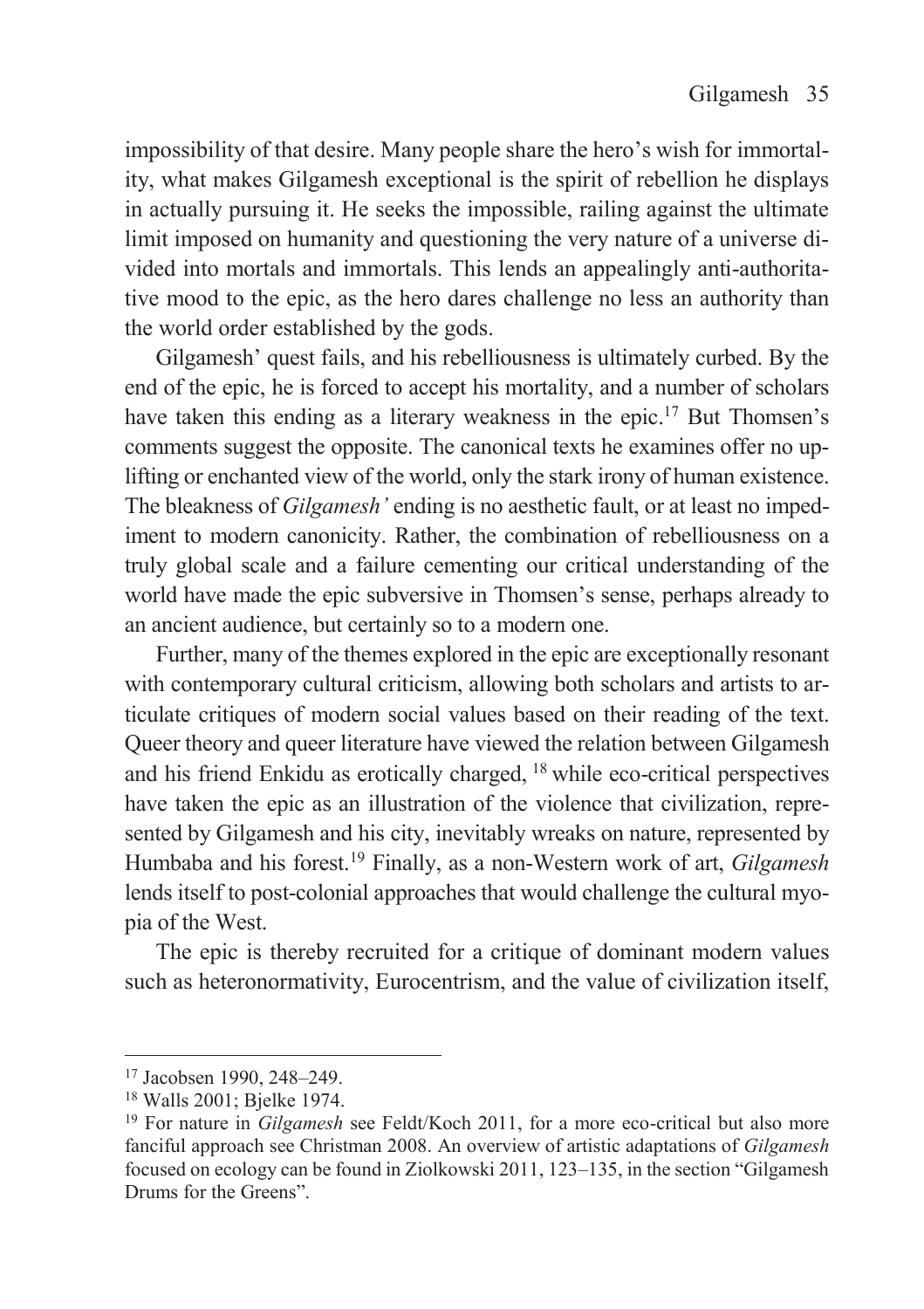and like the popular dating of the epic, these readings are patently anachronistic. But in this case, that is a strength rather than a weakness of the argument. *Gilgamesh* obviously predates modern heteronormativity, Eurocentrism, and ecological crises – indeed, that is an important reason why it can today be used to critique them. By virtue of its transhistorical encounter with our modern world, *Gilgamesh* offers an outside perspective on our values, exposing their constructedness.

Once again, however, the subversiveness of the epic is no modern imposition on the ancient text, which is itself rich in strangeness and social critique. Peter Machinist argues that *Gilgamesh* is fascinating in part because it is "an epic that undermines itself" in two important ways.20 The first is the search for meaning that is consistently subverted in the course of the epic. Gilgamesh first searches for eternal fame through heroic exploits, but this is revealed as a hollow pursuit by the death of Enkidu. He then strives for physical immortality, but this is also denied him. Instead, he embarks on the quest to find the plant of youth, but in this too he fails. Through this "accumulated disappointment,"21 the epic constantly turns back to question the grounds of the hero's actions, retroactively exposing the futility of his previous pursuits.

The second subversion, according to Machinist, one highly significant in an ancient context but less apparent to the modern reader, is that of the ideal of divine kingship, with which *Gilgamesh* definitively breaks. According to this ideal, the stability of human existence was guaranteed by the king's personal union with the gods of his city. The king's direct access to the gods secured the divine favor necessary for human life. But not so in *Gilgamesh*, where the union with the divine is repeatedly called into question, most forcibly by the king's virulent rejection of Ishtar, goddess of his city.

To this one may add the argument proposed by Tracy Davenport, namely that the epic is particularly critical of the imperialist exploits of Babylonian kings.22 Gilgamesh' expedition against Humbaba is no monster-hunt like any other, but an idealized, larger-than-life version of the campaigns actually undertaken by many Mesopotamian monarchs to acquire the valuable cedar timber of the Lebanese forests. Accordingly, the epic's critique of Gilgamesh'

 $20$  Machinist presents this argument in an oral response to a lecture by Andrew George, available on youtu.be/Rd7MrGy\_tEg (retrieved on 23 November 2017). 21 Vanstiphout 1990, 54.

<sup>22</sup> Davenport 2007.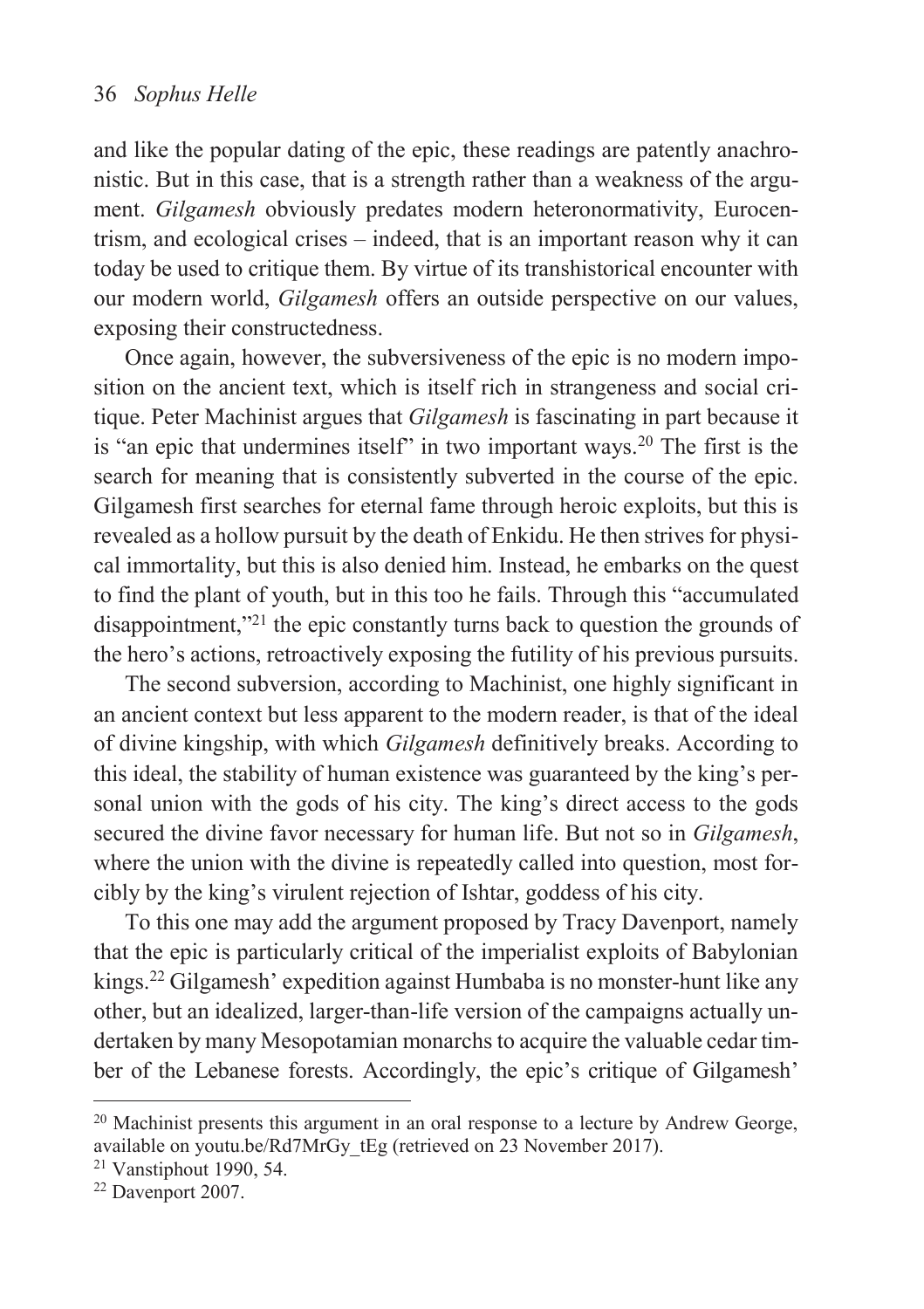mission reflects negatively on this real-life *Vorlage* as well. Though Humbaba is initially portrayed as an unambiguously evil monster, hated by the gods, his moral status is increasingly nuanced as Gilgamesh draws nearer to him. When Humbaba is eventually forced to beg for his life, Enkidu encourages Gilgamesh to kill him "before [Enlil] the foremost learns (about it), and the great gods become angry with us<sup> $23$ </sup> – suggesting that the murder is not exactly morally crystal-clear. In fact, the gods will later sentence Enkidu to death for the killing of Humbaba.

The ancient and the contemporary critiques of social values are not the same, exactly, and it is inevitably unclear which of the aspects highlighted by a modern emphasis on subversion would have been read that way by an ancient audience. The episode of the Cedar Forest illustrates this clearly. It is beyond doubt that the epic questions, complicates, and implicitly critiques the heroism of Gilgamesh' mission against Humbaba, but the modern and the ancient reading bring different aspects of this critique to the fore. The ecological disasters that are becoming ever more catastrophic in the 21<sup>st</sup> century naturally make a modern reader more responsive to the horror of Gilgamesh and Enkidu felling a once mighty forest. Meanwhile, the association between Gilgamesh' mission and the westward campaign expected of Mesopotamian kings, unknown to most contemporary readers but obvious to a Babylonian audience, makes this aspect of the critique more salient.

In Bloom's words, canonical texts "are subversive of all values, both ours and their own". What is revealing about this statement is that Bloom both distinguishes and juxtaposes the synchronic and diachronic subversions. While the two operations are not the same, they are not contradictory either; one seems to invite the other. Again, the concept of amenability aptly describes this situation. Despite their differences, the two aspects co-exist in the text, and the critiques that the epic directs at its own historical context make it less than resistant to critical readings of other kinds.

## 5 "The right to mysteries"

 $\overline{a}$ 

In the preceding sections, I have outlined two sources for the fascination with *Gilgamesh* evinced by its modern reception, and shown that these are not

<sup>23</sup> V 269–270, George/al-Rawi 2014, 80–81.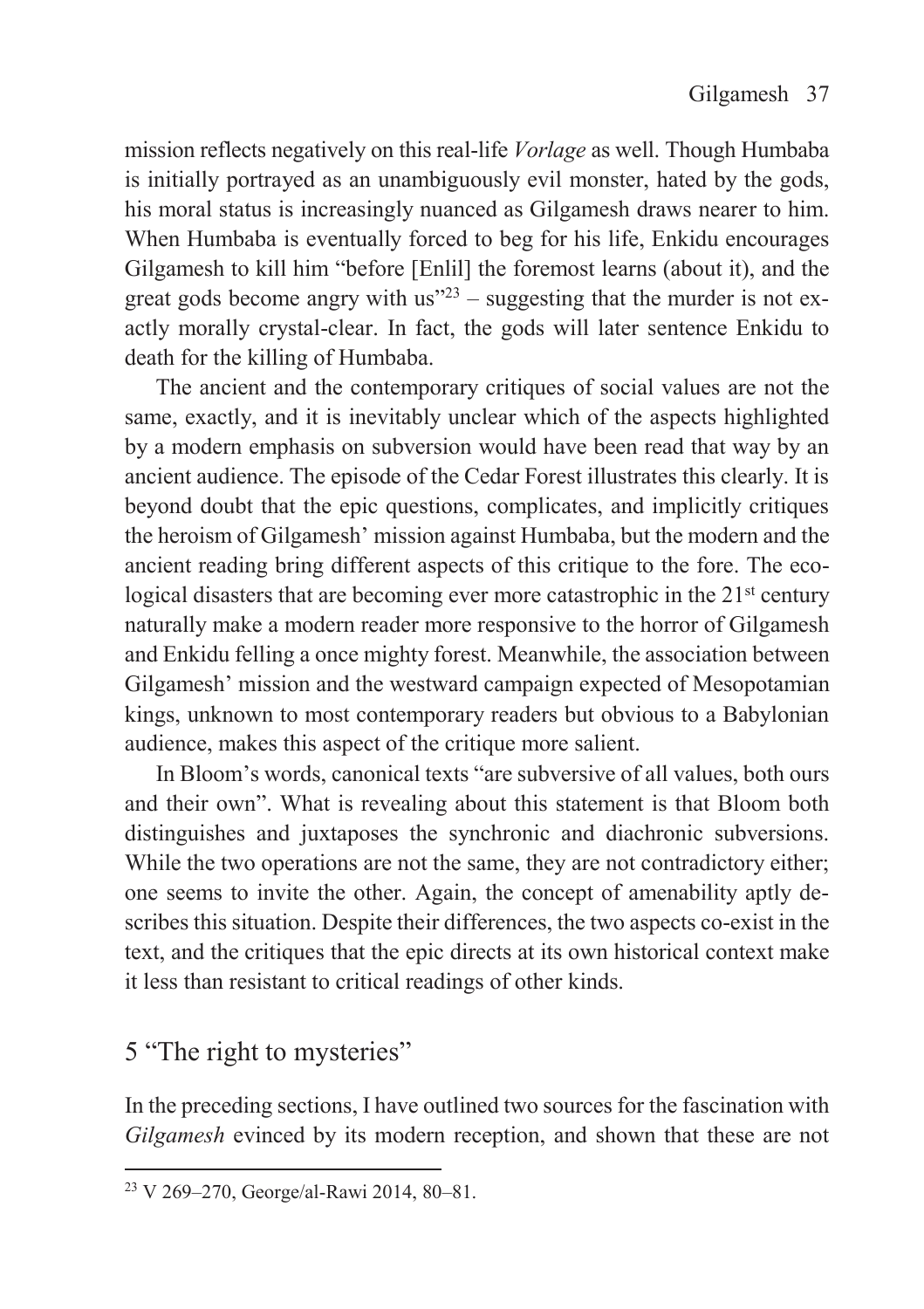exactly determined, but rather enabled on a more general level by the ancient text itself. The first is an emphasis on the epic's foundational qualities: the messy insistence on the epic being the world's oldest story, and the association of historical depth with broader insight. The second is an emphasis on the epic's subversive qualities: the combination of rebellious ambition and bleak failure, and the critique of a wide host of social values, ancient as well as modern. Thomsen's theory suggests that these twin amenabilities make the epic a likely candidate for canonicity.

This may go some way to explaining why *Gilgamesh* does not share its recent fame with any of the Babylonian works with which it once stood on equal footing. *Enuma Elish*, on the one hand, is full of firsts, origins, and foundational moments. Also known as *The Babylonian Epic of Creation*, the text could hardly appeal more to our fascination for the earliest beginnings of culture. However, it is also authoritative in the very highest degree, being, in essence, a story about the making of the divine order, and there is no strangeness or subversiveness to be found in its well-ordered universe (or at least, none that would be immediately recognizable as such to a modern reader).

*Erra and Ishum*, on the other hand, practically overflows with social critique, narrative irony, and the questioning of cultural values.24 It is subversive on a global scale, upturning everything there is to upturn in a scene of fiery chaos. But for the same reason, there is nothing foundational about the text, and it is chronologically an even less likely candidate than *Gilgamesh* to being made the world's oldest story. Its strength lies not in being without predecessors, but in openly acknowledging and insistently referring to predecessors such as *Enuma Elish*, only to then turn them upside down.

*Gilgamesh*, I have argued, is somewhat unique among Babylonian texts in managing to reconcile this now appealing contradiction. But how does it do so? After all, the operation is far from simple. As Thomsen writes, the "combination of strangeness and culture-bearing canonicity is in many ways a counter-intuitive thought. Can strangeness and subversiveness be the foundations of a culture?"<sup>25</sup> In fact, the epic itself offers us an illustration of how that may be the case.

<sup>&</sup>lt;sup>24</sup> See e.g. George 2013.

<sup>&</sup>lt;sup>25</sup> Thomsen 2011, 212.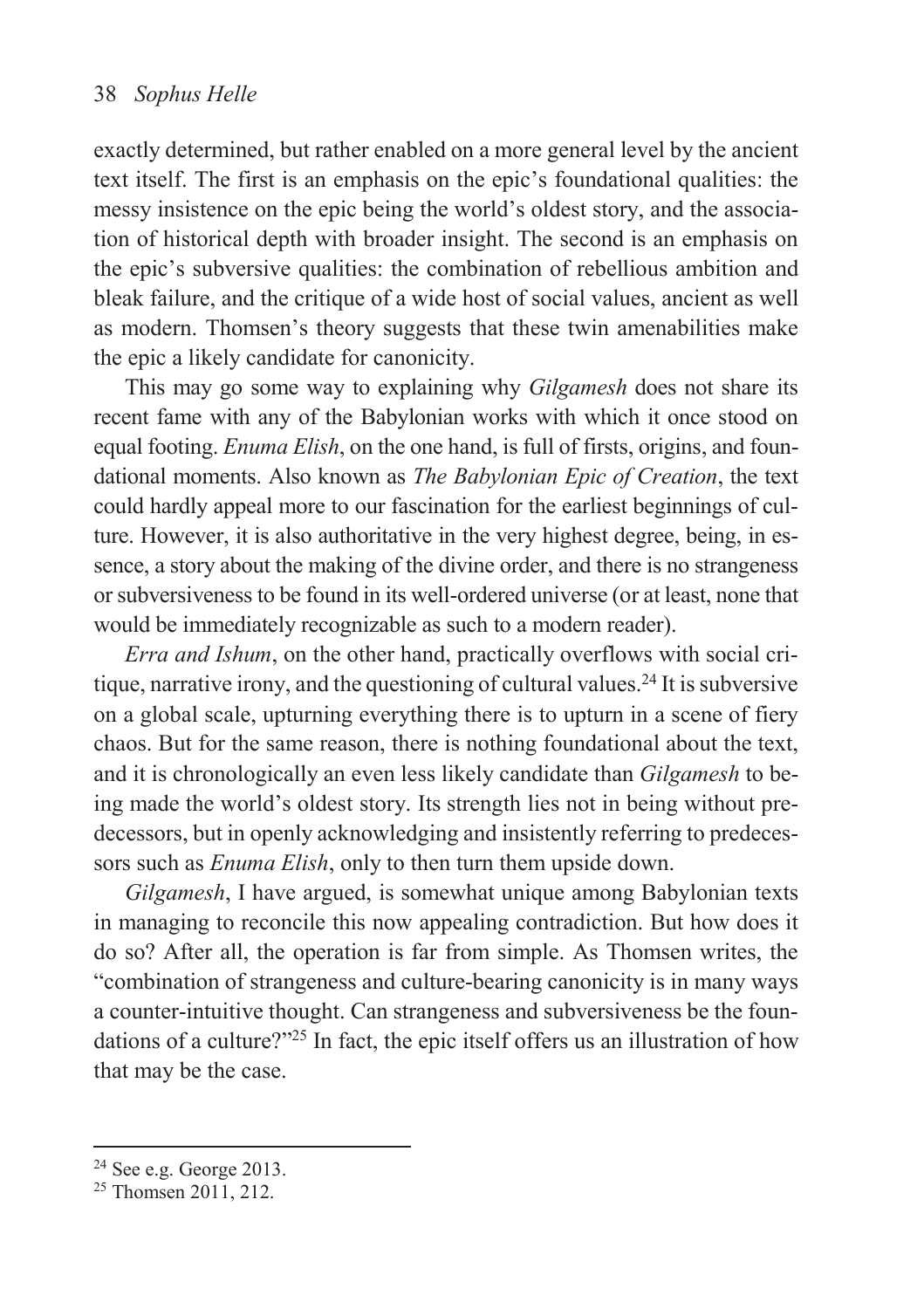The prologue of *Gilgamesh* invites us, as I noted above, to examine the walls of Uruk and gaze upon its ancient foundation, lain by none others than the Seven Sages, and I argued with Annette Zgoll that this instruction also serves as a cipher for how we are to approach the text itself. However, it must be added that the epic here demands the impossible of us. We cannot, even by the imaginary conceit of the scene, see the foundation of the wall – after all, the wall itself would be in the way.<sup>26</sup> The same logic applies also to our reading of the text itself, as we are both promised and denied access to the deepest layers of its meaning. Foundations both demand and resist our gaze.

Thomsen writes that subversive foundations are appealing to us because "foundational texts protect the right to mysteries by denying that complete transparency will ever be available to human beings."27 Their strangeness belies the illusion that we will ever understand them completely. The invitation to view the buried foundations of the text brings out this paradox in full force, at one and the same time stimulating our fascination for the earliest beginnings of culture and subverting our quest for meaning. This leaves the readers frustrated in their attempt to achieve full transparency – and enchanted by that frustration. In the bleakness of this denial lies a glimmer of mystery.

## Bibliography

- Bjelke, Henrik, Saturn. Viborg 1974
- Christman, Jared, The Gilgamesh Complex. The Quest for Death Transcendence and the Killing of Animals, Society & Animals 16 (2008), 297–315
- Cregan-Reid, Vybarr, Discovering Gilgamesh. Geology, Narrative and the Historical Sublime in Victorian Culture, Oxford 2015
- Damrosch, David, What Is World Literature?, Princeton 2003
- Davenport, Tracy, An Anti-Imperialist Twist to "The Gilgameš Epic", in: J. Azize/N. Weeks (eds.), Gilgameš and the World of Assyria. Proceedings of the Conference Held at the Mandelbaum House, the University of Sydney, 21–23 July, 2004 (Ancient Near Eastern Studies 21), Leuven 2007, 1–23

<sup>26</sup> Zgoll 2010, 447.

<sup>&</sup>lt;sup>27</sup> Thomsen 2011, 213.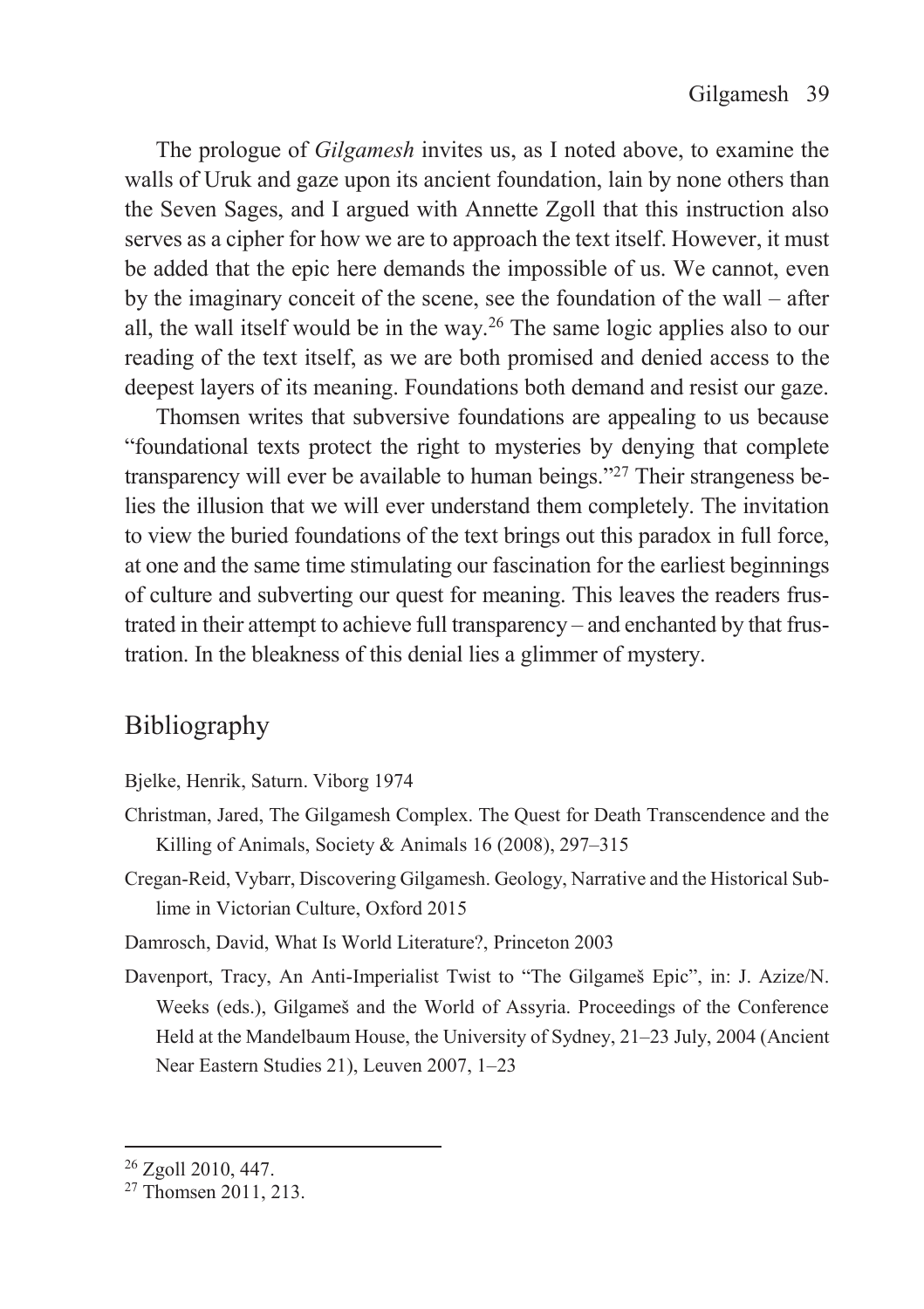- Feldt, Laura / Koch, Ulla S., A Life's Journey. Reflections on Death in the Gilgamesh Epic, in: G. Barjamovic et al. (eds.), Akkade Is King. A Collection of Papers by Friends and Colleagues Presented to Aage Westenholz on the Occasion of His 70th Birthday 15th of May 2009 (PIHANS 118), Leiden 2011, 111–126
- Furlani, Giuseppe, L'epopea di Gilgames come inno all'amicizia, Belfagor 1 (1946) 577–589
- George, Andrew R., The Epic of Gilgamesh. The Babylonian Epic Poem and Other Texts in Akkadian and Sumerian, London 2003a
- George, Andrew R., The Babylonian Gilgamesh Epic. Introduction, Critical Edition, and Cuneiform Texts, Oxford 2003b
- George, Andrew R., The Poem of Erra and Ishum. A Babylonian Poet's View of War, in: H. Kennedy (ed.), Warfare and Poetry in the Middle East, London 2013, 39–71
- George, Andrew R. / al-Rawi, Farouk N.H., Back to the Cedar Forest. The Beginning and End of Tablet V of the Standard Babylonian Epic of Gilgameš, Journal of Cuneiform Studies 66 (2014) 69–90
- Helle, Sophus, Hinsides tiderne. Oldtidens Irak i moderne dansk kunst, in: J. Skovgaard-Petersen / T. Andersen (eds.), Små fag, store horisonter. Småfagenes danske kulturhistorie i glimt (Tværkultur 7), Copenhagen 2017, 34–56
- Jacobsen, Thorkild, The Gilgamesh Epic. Romantic and Tragic Version, in: T. Abusch / J. Huehnergaard / P. Steinkeller (eds.), Lingering over Words. Studies in Ancient Near Eastern Literature in Honor of William L. Moran (Harvard Semitic Studies 37), Atlanta 1990, 231–249
- Thomsen, Mads R., Mapping World Literature. International Canonization and Transnational Literatures, London 2008
- Thomsen, Mads R., Subversive Foundations. Renaissance Classics and the Imported Canon, in: D. Jullien (ed.), Foundational Texts of World Literature (Currents in Comparative Romance Languages and Literatures 184), New York 2011, 207–214
- Vanstiphout, Herman L.J., The Craftmanship of Sîn-leqi-unninnī, Orientalia Lovaniensia Periodica 21 (1990) 45–79
- Walls, Neal H., Desire, Discord, and Death. Approaches to Ancient Near Eastern Myth (ASOR Books 8), Boston 2001
- Zgoll, Annette, *monumentum aere perennius*. Mauerring und Ringkomposition im Gilgameš-Epos, in: B. Groneberg et al. (eds.), Von Göttern und Menschen. Beiträge zu Literatur und Geschichte des Alten Orients, Festschrift für Brigitte Groneberg (Cuneiform Monographs 41), Leiden 2010, 443–470